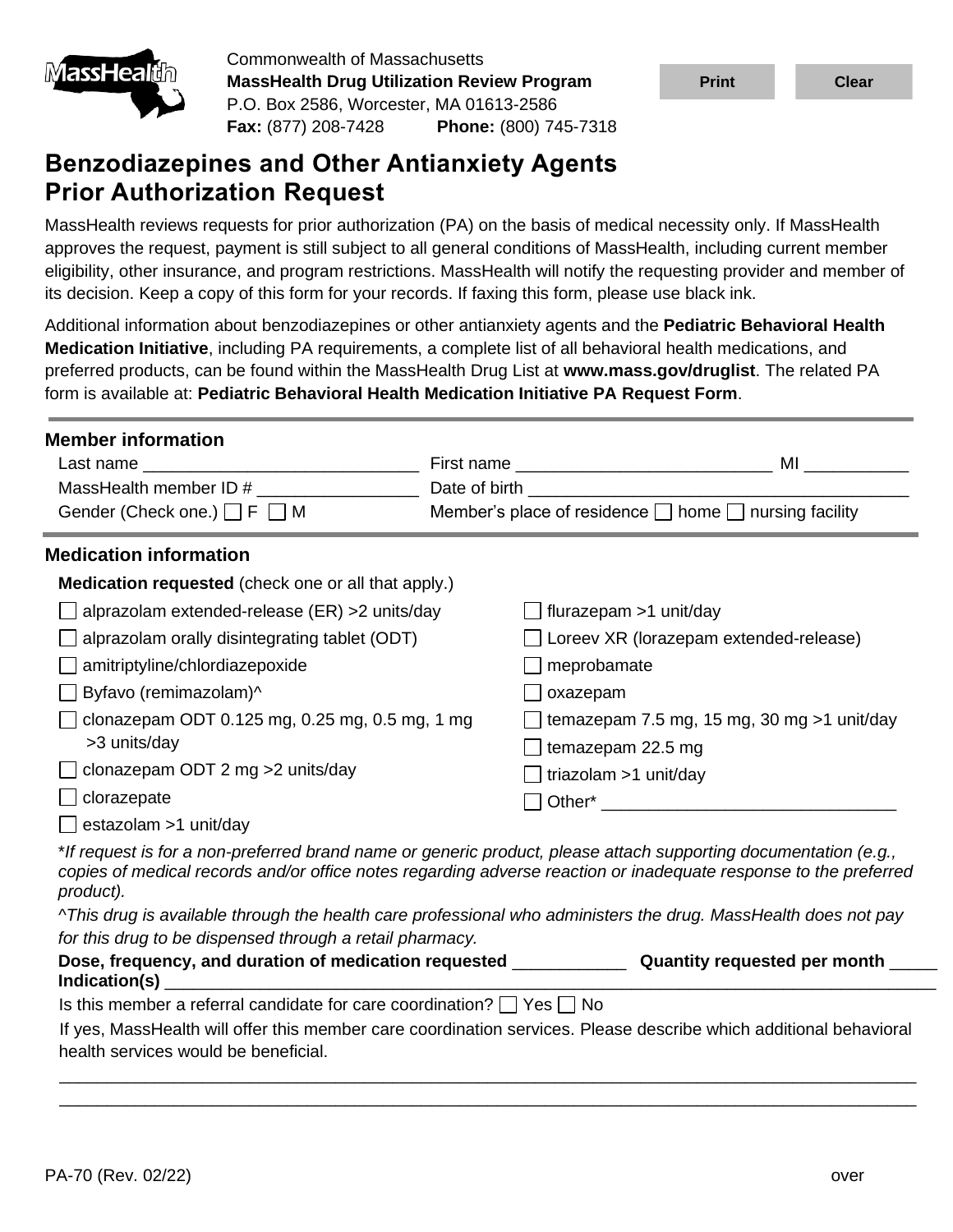| Section I.        | more opioid(s) for $\geq 60$ days within a 90-day period].                    | <b>Concomitant Opioid and Benzodiazepine Polypharmacy. Please complete</b><br>information for medications requested and clinical rationale for polypharmacy with<br>opioids and benzodiazepines [one or more benzodiazepine(s), excluding clobazam,<br>nasal and rectal diazepam, nasal midazolam, and injectable formulations, and one or |
|-------------------|-------------------------------------------------------------------------------|--------------------------------------------------------------------------------------------------------------------------------------------------------------------------------------------------------------------------------------------------------------------------------------------------------------------------------------------|
|                   | Please document the indication for the agents requested.                      |                                                                                                                                                                                                                                                                                                                                            |
| 1. Benzodiazepine |                                                                               |                                                                                                                                                                                                                                                                                                                                            |
|                   |                                                                               |                                                                                                                                                                                                                                                                                                                                            |
|                   |                                                                               |                                                                                                                                                                                                                                                                                                                                            |
|                   |                                                                               |                                                                                                                                                                                                                                                                                                                                            |
| 2. Opioid         |                                                                               |                                                                                                                                                                                                                                                                                                                                            |
|                   |                                                                               |                                                                                                                                                                                                                                                                                                                                            |
|                   |                                                                               |                                                                                                                                                                                                                                                                                                                                            |
|                   |                                                                               |                                                                                                                                                                                                                                                                                                                                            |
|                   | Please describe the ongoing treatment plan for continued use.                 |                                                                                                                                                                                                                                                                                                                                            |
|                   |                                                                               | For the diagnosis of a seizure disorder, is the member currently receiving a non-benzodiazepine anticonvulsant?                                                                                                                                                                                                                            |
|                   |                                                                               | □ Yes. Drug name _____________________Dates _________________________Outcome _________________________________                                                                                                                                                                                                                             |
| medications?      |                                                                               | For the diagnosis of a sleep disorder, has the member had trials with three non-benzodiazepine sleep<br>□ Yes. Drug name ___________________ Dates ______________________ Outcome _________________________                                                                                                                                |
|                   |                                                                               | Drug name ___________________Dates __________________________Outcome _______________________________                                                                                                                                                                                                                                       |
|                   |                                                                               |                                                                                                                                                                                                                                                                                                                                            |
|                   | stress disorder, etc.), has the member had trials with three antidepressants? | For the diagnosis of a psychiatric disorder (e.g., generalized anxiety disorder, panic disorder, post-traumatic<br>□ Yes. Drug name ___________________ Dates ______________________ Outcome _________________________<br>Drug name ____________________Dates __________________________Outcome ______________________________             |
|                   |                                                                               |                                                                                                                                                                                                                                                                                                                                            |
|                   |                                                                               | For the diagnosis of a musculoskeletal disorder, has the member had trials with three skeletal muscle relaxants?                                                                                                                                                                                                                           |
|                   |                                                                               | □ Yes. Drug name _____________________ Dates _______________________ Outcome ____________________________                                                                                                                                                                                                                                  |
|                   |                                                                               | Drug name ____________________Dates __________________________Outcome ______________________________                                                                                                                                                                                                                                       |
|                   |                                                                               | Drug name ____________________Dates __________________________Outcome _____________________________                                                                                                                                                                                                                                        |
|                   |                                                                               |                                                                                                                                                                                                                                                                                                                                            |
|                   | Has consideration been given for possible taper of benzodiazepine or opioid?  | Yes. Please describe plan for taper and plan to reevaluate in the future. <u>The manus and the second</u> serves the s                                                                                                                                                                                                                     |
|                   |                                                                               | No. Please describe why taper is not possible at this time and plan to reevaluate in the future.                                                                                                                                                                                                                                           |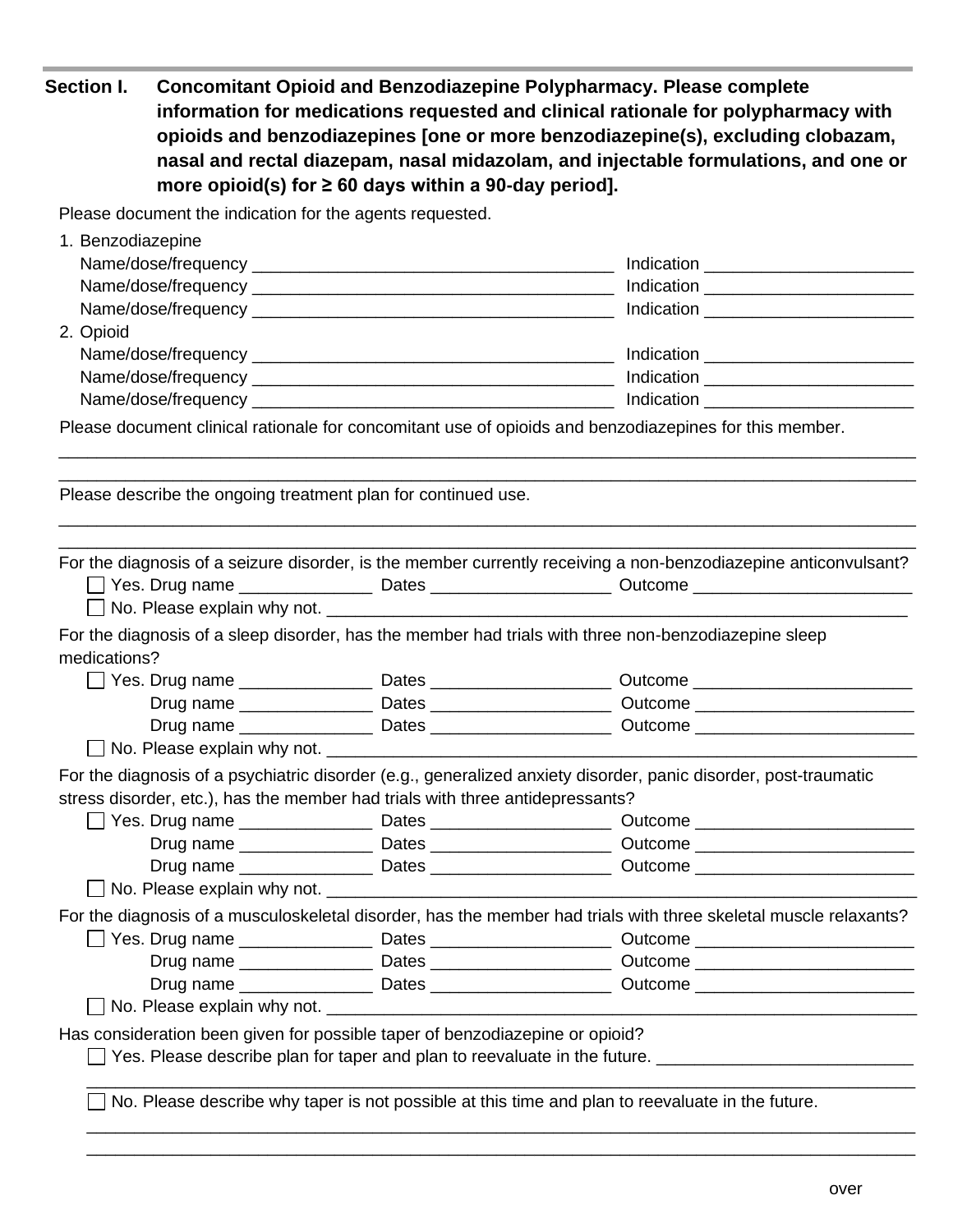Has the member been hospitalized for a psychiatric condition (non-overdose related) within the past three months?

□ Yes. Please document dates of hospitalization within the past three months. \_\_\_\_\_\_\_\_\_\_\_\_\_\_\_\_\_\_\_\_\_\_\_\_\_\_\_\_\_\_\_\_

 $\Box$  No

On the current regimen, is the member considered to be a risk of harm to self or others?

 $\Box$  Yes. Please provide details.  $\Box$  No

Has the member been offered and/or given a prescription for naloxone treatment?

 $\Box$  Yes  $\Box$  No. Please provide details.  $\Box$ 

*\*Attach a letter with additional information regarding medication trials as applicable.*

**Section II. Benzodiazepine Polypharmacy for members ≥ 18 years of age. Please complete information for medications requested and clinical rationale for polypharmacy with benzodiazepines (two or more benzodiazepines, excluding clobazam, nasal and rectal diazepam, nasal midazolam, and injectable formulations for ≥ 60 days within a 90-day period).**

Please document complete treatment plan for the agents requested from the same medication class.

- 1. Benzodiazepine name/dose/frequency \_\_\_\_\_\_\_\_\_\_\_\_\_\_\_\_\_\_\_\_\_\_\_\_\_\_\_\_\_\_\_\_\_\_\_ Indication
- 2. Benzodiazepine name/dose/frequency \_\_\_\_\_\_\_\_\_\_\_\_\_\_\_\_\_\_\_\_\_\_\_\_\_\_\_\_\_\_\_ Indication \_\_\_\_\_\_\_\_\_\_\_\_\_\_\_\_\_\_\_\_\_\_\_\_\_\_\_\_\_
- 3. Benzodiazepine name/dose/frequency \_\_\_\_\_\_\_\_\_\_\_\_\_\_\_\_\_\_\_\_\_\_\_\_\_\_\_\_\_\_ Indication \_\_\_\_\_\_\_\_\_\_\_\_\_\_\_\_\_\_\_\_

Please document clinical rationale for polypharmacy within the same medication class for this member (include prior therapy trials, severity of symptoms, etc.)

\_\_\_\_\_\_\_\_\_\_\_\_\_\_\_\_\_\_\_\_\_\_\_\_\_\_\_\_\_\_\_\_\_\_\_\_\_\_\_\_\_\_\_\_\_\_\_\_\_\_\_\_\_\_\_\_\_\_\_\_\_\_\_\_\_\_\_\_\_\_\_\_\_\_\_\_\_\_\_\_\_\_\_\_\_\_\_\_\_\_ \_\_\_\_\_\_\_\_\_\_\_\_\_\_\_\_\_\_\_\_\_\_\_\_\_\_\_\_\_\_\_\_\_\_\_\_\_\_\_\_\_\_\_\_\_\_\_\_\_\_\_\_\_\_\_\_\_\_\_\_\_\_\_\_\_\_\_\_\_\_\_\_\_\_\_\_\_\_\_\_\_\_\_\_\_\_\_\_\_\_

\_\_\_\_\_\_\_\_\_\_\_\_\_\_\_\_\_\_\_\_\_\_\_\_\_\_\_\_\_\_\_\_\_\_\_\_\_\_\_\_\_\_\_\_\_\_\_\_\_\_\_\_\_\_\_\_\_\_\_\_\_\_\_\_\_\_\_\_\_\_\_\_\_\_\_\_\_\_\_\_\_\_\_\_\_\_\_\_\_\_ \_\_\_\_\_\_\_\_\_\_\_\_\_\_\_\_\_\_\_\_\_\_\_\_\_\_\_\_\_\_\_\_\_\_\_\_\_\_\_\_\_\_\_\_\_\_\_\_\_\_\_\_\_\_\_\_\_\_\_\_\_\_\_\_\_\_\_\_\_\_\_\_\_\_\_\_\_\_\_\_\_\_\_\_\_\_\_\_\_\_

Has consideration been given for consolidation to a single benzodiazepine agent?

□ Yes. Please describe plan for cross-titration or taper. ■ \_\_\_\_\_\_\_\_\_\_\_\_\_\_\_\_\_\_\_\_

 $\Box$  No

Please describe why dose consolidation is not possible at this time and plan to reevaluate in the future.

Has the member been hospitalized for a psychiatric condition within the past three months?

 $\Box$  Yes. Please document dates of hospitalization within the past three months.

 $\Box$  No

On the current regimen, is the member considered to be a risk of harm to self or others?

 $\Box$  Yes. Please provide details.

| ×<br>۰. |
|---------|
|---------|

# **Section III. Please complete for requests for alprazolam ODT.**

Please describe the medical necessity for use of the requested dosage formulation. Include prior trials of agents and describe dose consolidation as appropriate.

\_\_\_\_\_\_\_\_\_\_\_\_\_\_\_\_\_\_\_\_\_\_\_\_\_\_\_\_\_\_\_\_\_\_\_\_\_\_\_\_\_\_\_\_\_\_\_\_\_\_\_\_\_\_\_\_\_\_\_\_\_\_\_\_\_\_\_\_\_\_\_\_\_\_\_\_\_\_\_\_\_\_\_\_\_\_\_\_\_\_ \_\_\_\_\_\_\_\_\_\_\_\_\_\_\_\_\_\_\_\_\_\_\_\_\_\_\_\_\_\_\_\_\_\_\_\_\_\_\_\_\_\_\_\_\_\_\_\_\_\_\_\_\_\_\_\_\_\_\_\_\_\_\_\_\_\_\_\_\_\_\_\_\_\_\_\_\_\_\_\_\_\_\_\_\_\_\_\_\_\_

**Section IV. Please complete for requests for > 1 unit/day of estazolam, flurazepam, temazepam (7.5 mg, 15 mg, and 30 mg), and triazolam, > 2 units/day of alprazolam ER and clonazepam ODT 2 mg, and > 3 units/day of clonazepam ODT 0.125 mg, 0.25 mg, 0.5 mg, and 1 mg.**

1. Can the dose be consolidated within quantity limits?  $\Box$  Yes  $\Box$  No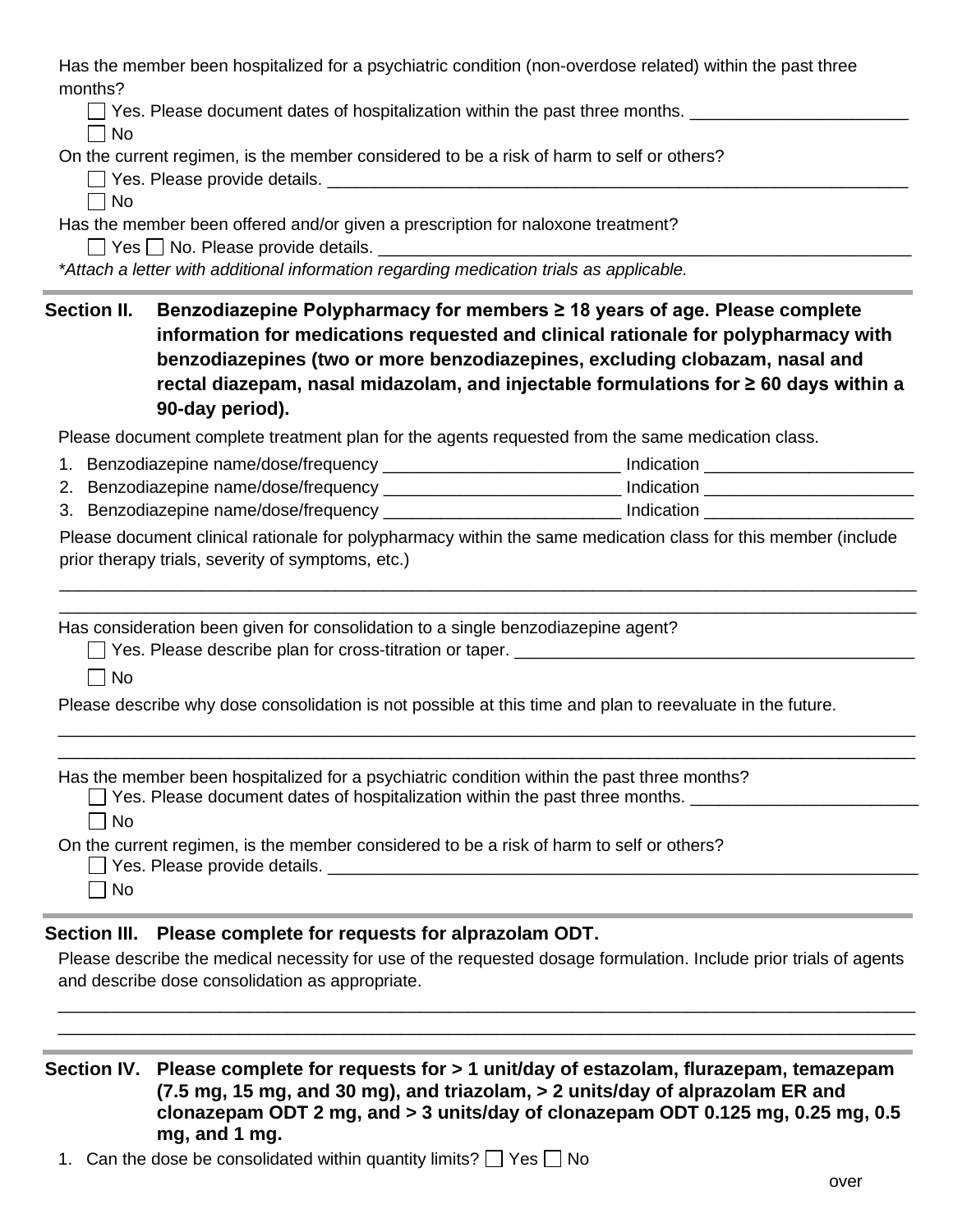2. Please describe medical necessity for exceeding the quantity limit.

| 3. For clonazepam ODT, please indicate prescriber specialty below.<br>$\Box$ Psychiatry $\Box$ Neurology $\Box$ Other |
|-----------------------------------------------------------------------------------------------------------------------|
| $\Box$ Specialist consult details (if the prescriber submitting the request is not a specialist)                      |
| Name(s) of the specialist(s) $\frac{1}{2}$<br>Date(s) of last visit or consult                                        |

### **Section V. Please complete for requests for temazepam 22.5 mg.**

Please attach medical records documenting an inadequate response or adverse reaction to all hypnotic benzodiazepines (e.g., estazolam, flurazepam, temazepam 7.5 mg, 15 mg, or 30 mg, triazolam). Please describe dose consolidation. For requests for > 1 unit/day, describe medical necessity for exceeding the quantity limit.

#### **Section VI. Please complete for requests for meprobamate.**

1. Has the member had a trial with at least two benzodiazepines?

 $\Box$  Yes

Drug name \_\_\_\_\_\_\_\_\_\_\_\_\_\_\_\_\_\_\_\_Dates \_\_\_\_\_\_\_\_\_\_\_\_\_\_\_\_\_\_\_ Outcome \_\_\_\_\_\_\_\_\_\_\_\_\_\_\_\_\_\_\_\_\_\_\_\_

Drug name \_\_\_\_\_\_\_\_\_\_\_\_\_\_\_\_\_\_\_\_Dates \_\_\_\_\_\_\_\_\_\_\_\_\_\_\_\_\_\_\_ Outcome \_\_\_\_\_\_\_\_\_\_\_\_\_\_\_\_\_\_\_\_\_\_\_\_

 $\Box$  No. Please explain why not.

2. If requesting recertification, please provide clinical rationale for continued therapy and details of trials with alternatives (e.g., SSRIs, SNRIs, TCAs, buspirone).

\_\_\_\_\_\_\_\_\_\_\_\_\_\_\_\_\_\_\_\_\_\_\_\_\_\_\_\_\_\_\_\_\_\_\_\_\_\_\_\_\_\_\_\_\_\_\_\_\_\_\_\_\_\_\_\_\_\_\_\_\_\_\_\_\_\_\_\_\_\_\_\_\_\_\_\_\_\_\_\_\_\_\_\_\_\_

\_\_\_\_\_\_\_\_\_\_\_\_\_\_\_\_\_\_\_\_\_\_\_\_\_\_\_\_\_\_\_\_\_\_\_\_\_\_\_\_\_\_\_\_\_\_\_\_\_\_\_\_\_\_\_\_\_\_\_\_\_\_\_\_\_\_\_\_\_\_\_\_\_\_\_\_\_\_\_\_\_\_\_\_\_\_ \_\_\_\_\_\_\_\_\_\_\_\_\_\_\_\_\_\_\_\_\_\_\_\_\_\_\_\_\_\_\_\_\_\_\_\_\_\_\_\_\_\_\_\_\_\_\_\_\_\_\_\_\_\_\_\_\_\_\_\_\_\_\_\_\_\_\_\_\_\_\_\_\_\_\_\_\_\_\_\_\_\_\_\_\_\_

### **Section VII. Please complete for requests for Byfavo.**

- 1. Will Byfavo be used for induction and maintenance of procedural sedation? Yes. Please provide procedure date. \_\_\_\_\_\_\_\_\_\_\_\_\_\_\_\_\_\_\_\_\_\_\_\_\_\_\_\_\_\_\_\_\_\_\_\_\_\_\_\_\_\_\_\_\_\_\_\_\_\_\_\_\_  $\Box$  No.
- 2. Please provide clinical rationale for use instead of intravenous midazolam.

#### **Section VIII. Please complete for requests for amitriptyline/chlordiazepoxide.**

Please describe the medical necessity for use of the combination product instead of the commercially available separate agents. \_\_\_\_\_\_\_\_\_\_\_\_\_\_\_\_\_\_\_\_\_\_\_\_\_\_\_\_\_\_\_\_\_\_\_\_\_\_\_\_\_\_\_\_\_\_\_\_\_\_\_\_\_\_\_\_\_\_\_\_\_\_\_\_\_\_\_\_\_

\_\_\_\_\_\_\_\_\_\_\_\_\_\_\_\_\_\_\_\_\_\_\_\_\_\_\_\_\_\_\_\_\_\_\_\_\_\_\_\_\_\_\_\_\_\_\_\_\_\_\_\_\_\_\_\_\_\_\_\_\_\_\_\_\_\_\_\_\_\_\_\_\_\_\_\_\_\_\_\_\_\_

### **Section IX. Please complete for requests for clorazepate and oxazepam.**

| Has the member had a trial with two of the following benzodiazepines: alprazolam, chlordiazepoxide, |                       |  |
|-----------------------------------------------------------------------------------------------------|-----------------------|--|
| clonazepam, diazepam, or lorazepam?                                                                 |                       |  |
| $\Box$ Yes. Please list the drug names, dates/duration of use, and outcomes below.*                 |                       |  |
| Drug name                                                                                           | Dates/duration of use |  |

| Did the member experience any of the following?                              | $\Box$ Adverse reaction $\Box$ Inadequate response $\Box$ Other |
|------------------------------------------------------------------------------|-----------------------------------------------------------------|
| Briefly describe details of adverse reaction, inadequate response, or other. |                                                                 |

| Drug name                                       | Dates/duration of use                                           |
|-------------------------------------------------|-----------------------------------------------------------------|
| Did the member experience any of the following? | $\Box$ Adverse reaction $\Box$ Inadequate response $\Box$ Other |

\_\_\_\_\_\_\_\_\_\_\_\_\_\_\_\_\_\_\_\_\_\_\_\_\_\_\_\_\_\_\_\_\_\_\_\_\_\_\_\_\_\_\_\_\_\_\_\_\_\_\_\_\_\_\_\_\_\_\_\_\_\_\_\_\_\_\_\_\_\_\_\_\_\_\_\_\_\_\_\_\_\_\_\_\_\_\_\_\_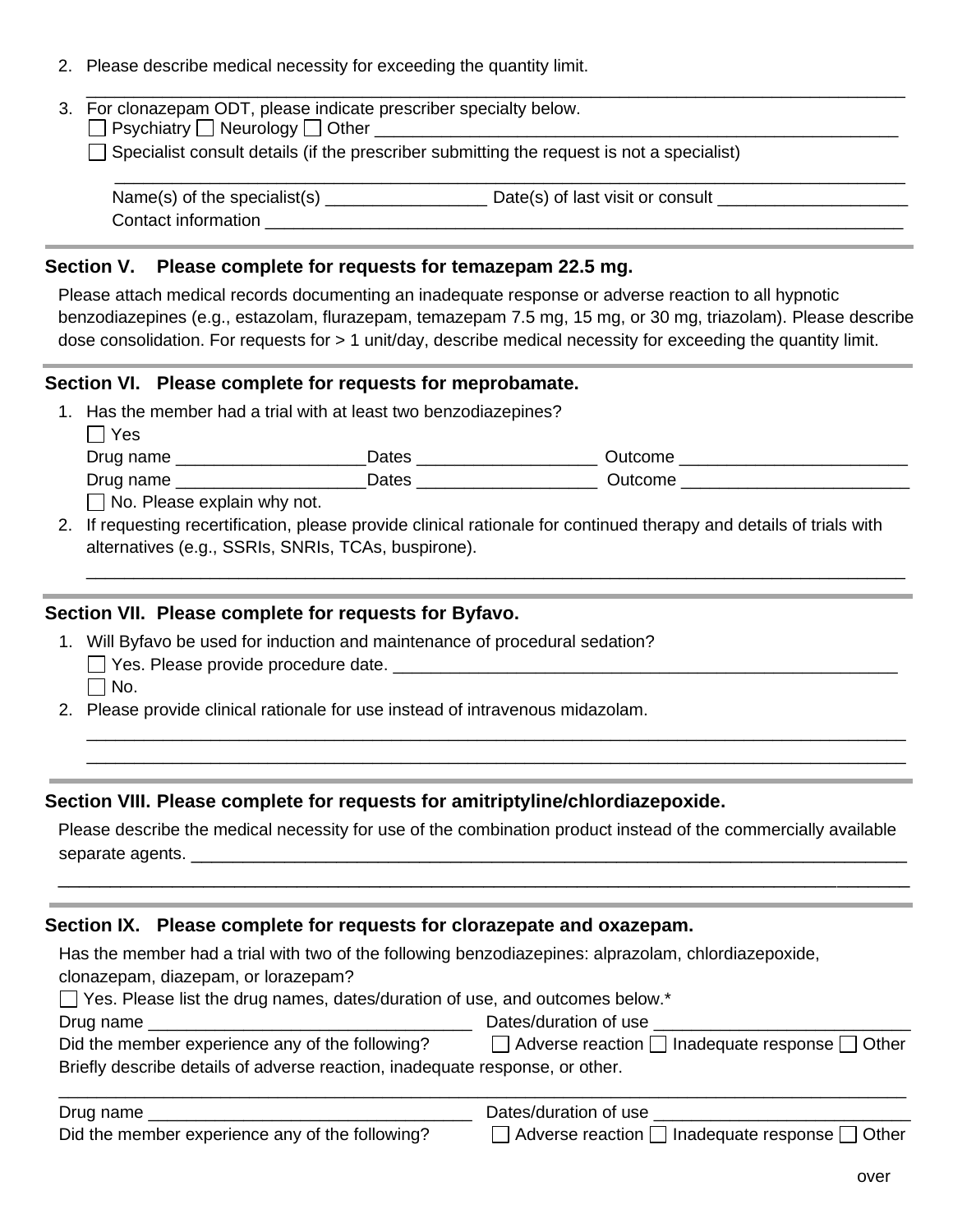Briefly describe details of adverse reaction, inadequate response, or other.

 $\Box$  No. Please explain why not.

\**Attach a letter with additional information regarding medication trials as applicable.*

### **Section X. Please complete for requests for Loreev XR.**

Please attach medical records documenting stability with lorazepam tablets in three evenly divided daily doses and trials with two intermediate/long- or long-acting benzodiazepines. If all other long-acting benzodiazepines are contraindicated, please describe. For requests for > 1 unit/day, describe medical necessity for exceeding the quantity limit.

\_\_\_\_\_\_\_\_\_\_\_\_\_\_\_\_\_\_\_\_\_\_\_\_\_\_\_\_\_\_\_\_\_\_\_\_\_\_\_\_\_\_\_\_\_\_\_\_\_\_\_\_\_\_\_\_\_\_\_\_\_\_\_\_\_\_\_\_\_\_\_\_\_\_\_\_\_\_\_\_\_\_\_\_\_\_\_\_\_\_

# **Section XI. Please complete for all requests for non-preferred drug products if one or more preferred drug products have been designated for this class of drugs.**

If one or more preferred drug products have been designated for this class of drugs, and if you are requesting PA for a non-preferred drug product, please provide medical necessity for prescribing the non-preferred drug product rather than the preferred drug product.

\_\_\_\_\_\_\_\_\_\_\_\_\_\_\_\_\_\_\_\_\_\_\_\_\_\_\_\_\_\_\_\_\_\_\_\_\_\_\_\_\_\_\_\_\_\_\_\_\_\_\_\_\_\_\_\_\_\_\_\_\_\_\_\_\_\_\_\_\_\_\_\_\_\_\_\_\_\_\_\_\_\_\_\_\_\_\_\_\_

## **MassHealth Pediatric Behavioral Health Medication Initiative**

**Please fill out all the sections below, as applicable, for pediatric members only. You may also use the [Pediatric Behavioral Health Medication Initiative PA Request Form](https://mhdl.pharmacy.services.conduent.com/MHDL/pubpa.do) if the member is prescribed other behavioral health medications.**

## **Section I. Please complete for all requests for medications subject to the Pediatric Behavioral Health Medication Initiative for members < 18 years of age.**

Is the member currently in an acute care setting?

 $\Box$  Yes (Inpatient)  $\Box$  Yes (Community Based Acute Treatment)

 $\Box$  Yes (Partial Hospitalization)  $\Box$  No

For members who are in an acute care setting, please document the outpatient prescriber after discharge.

Prescriber name the contact information  $\blacksquare$ 

Has the member been hospitalized for a psychiatric condition within the past three months?

 $\Box$  Yes. Please document dates of hospitalization within the past three months.

 $\Box$  No

On the current regimen, is the member considered to be a risk of harm to self or others?

Yes. Please provide details. \_\_\_\_\_\_\_\_\_\_\_\_\_\_\_\_\_\_\_\_\_\_\_\_\_\_\_\_\_\_\_\_\_\_\_\_\_\_\_\_\_\_\_\_\_\_\_\_\_\_\_\_\_\_\_\_\_\_\_\_\_

 $\Box$  No

For regimens including an antipsychotic, are appropriate safety screenings and monitoring being conducted (e.g. weight, metabolic, movement disorder, cardiovascular, and prolactin-related effects)?

 $\Box$  Yes  $\Box$  No. Please explain.

| Has informed consent from a parent or legal guardian been obtained?* $\Box$ Yes $\Box$ No |  |
|-------------------------------------------------------------------------------------------|--|
| Please indicate prescriber specialty below.                                               |  |

 $\Box$  Psychiatry  $\Box$  Neurology  $\Box$  Other  $\Box$ 

 $\Box$  Specialist consult details (if the prescriber submitting the request is not a specialist)

| Name(s) of the specialist(s) | Date(s) of last visit or consult |
|------------------------------|----------------------------------|
| Contact information          |                                  |

\_\_\_\_\_\_\_\_\_\_\_\_\_\_\_\_\_\_\_\_\_\_\_\_\_\_\_\_\_\_\_\_\_\_\_\_\_\_\_\_\_\_\_\_\_\_\_\_\_\_\_\_\_\_\_\_\_\_\_\_\_\_\_\_\_\_\_\_\_\_\_\_\_\_\_\_\_\_\_\_\_\_\_\_

For mid-level practitioners (e.g., nurse practitioners, physician assistants), please provide the name and specialty of the collaborating physician.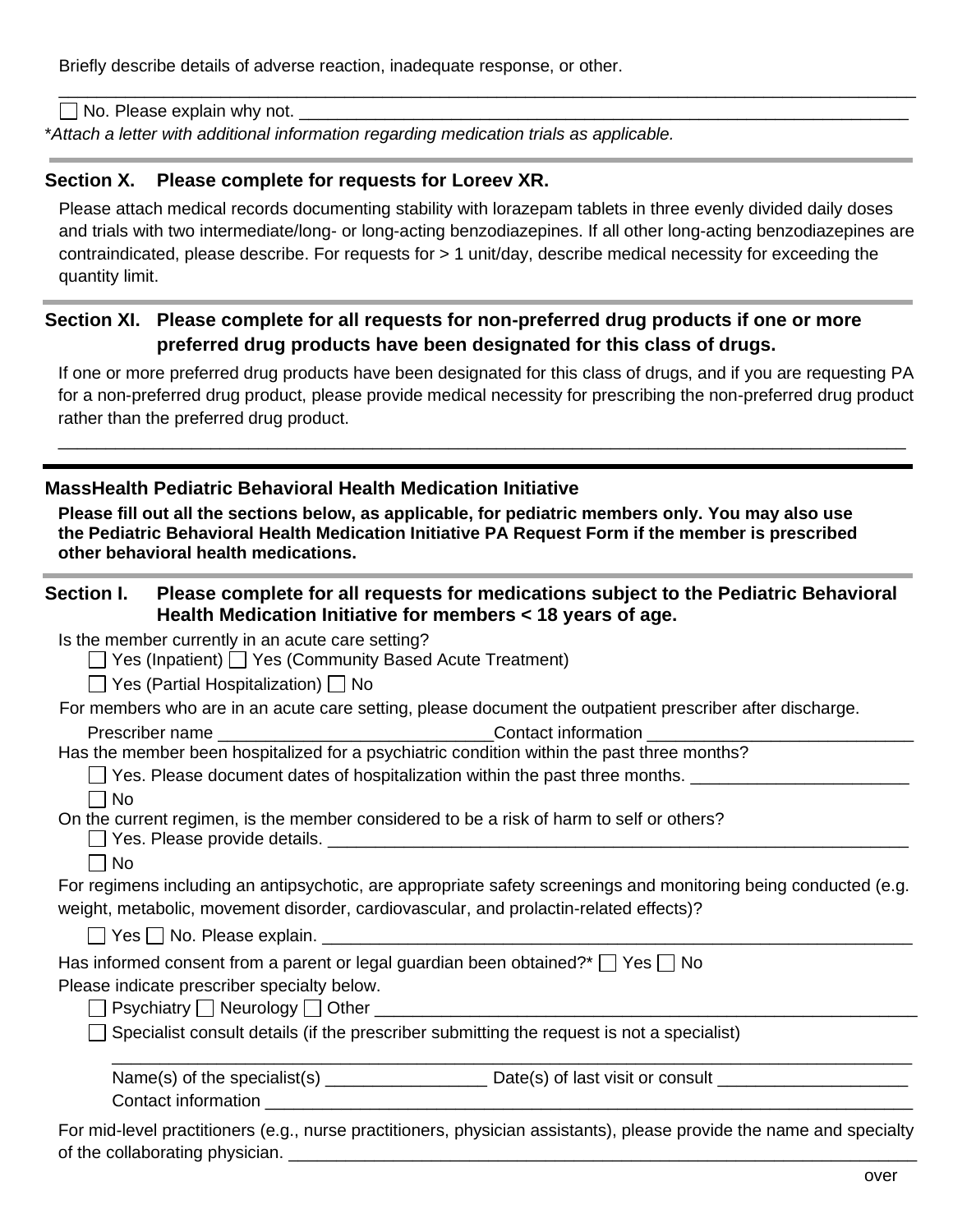Please document member custody status.

| $\Box$ Parent/Guardian $\Box$ Department of Children and Families (DCF) |  |
|-------------------------------------------------------------------------|--|
|-------------------------------------------------------------------------|--|

Please document member placement status.

|  | $\Box$ Home with Parent/Guardian $\Box$ Foster Care $\Box$ Residential Treatment Facility |
|--|-------------------------------------------------------------------------------------------|
|--|-------------------------------------------------------------------------------------------|

 $\Box$  Uncertain  $\Box$  Other

Please document agency involvement.

 $\Box$  Department of Children and Families (DCF)  $\Box$  Department of Mental Health (DMH)

 $\Box$  Department of Developmental Services (DDS)  $\Box$  Department of Youth Services (DYS)

| Is the member/family currently receiving appropriate psychotherapeutic and/or community based services for the    |
|-------------------------------------------------------------------------------------------------------------------|
| targeted clinical mental health related concerns (e.g., Applied Behavioral Analysis, Children's Behavioral Health |
| Initiative, school interventions, specialized placement)?                                                         |

 $\Box$  Yes. Please document details of interventions, if applicable.

Psychiatric care provided is coordinated with other psychotherapeutic and community based services.  $\Box$  Yes  $\Box$  No \* *Sample informed consent form available on the MassHealth PBHMI Information webpage. For additional information go to: https://www.mass.gov/info-details/pediatric-behavioral-health-medication-initiative-pbhmi-information*

\_\_\_\_\_\_\_\_\_\_\_\_\_\_\_\_\_\_\_\_\_\_\_\_\_\_\_\_\_\_\_\_\_\_\_\_\_\_\_\_\_\_\_\_\_\_\_\_\_\_\_\_\_\_\_\_\_\_\_\_\_\_\_\_\_\_\_\_\_\_\_\_\_\_\_\_\_\_\_\_\_\_\_\_\_\_\_

# **Section II. Benzodiazepine Polypharmacy. Complete this section for all members < 18 years of age, if request will result in prescription of two or more benzodiazepine agents for ≥ 60 days within a 90-day period (excluding hypnotic benzodiazepine agents, clobazam, nasal and rectal diazepam, nasal midazolam, and injectable formulations).**

Please document complete treatment plan (include all benzodiazepine agents).

- 1. Benzodiazepine name/dose/frequency \_\_\_\_\_\_\_\_\_\_\_\_\_\_\_\_\_\_\_\_\_\_\_\_\_ Indication \_\_\_\_\_\_\_\_\_\_\_\_\_\_\_\_\_\_\_\_\_
- 2. Benzodiazepine name/dose/frequency \_\_\_\_\_\_\_\_\_\_\_\_\_\_\_\_\_\_\_\_\_\_\_\_\_\_\_\_\_\_\_\_ Indication \_\_\_\_\_\_\_\_\_\_\_\_\_\_\_\_\_\_\_\_\_\_\_\_\_\_\_
- 3. Benzodiazepine name/dose/frequency example and the lindication distribution of the same of the same of the s
- 4. Other(s)  $\_$

Please document if monotherapy trials (include drug name, dates/duration of use, and outcome) with benzodiazepine agents were tried before prescribing polypharmacy with two or more benzodiazepine agents in this member.\* \_\_\_\_\_\_\_\_\_\_\_\_\_\_\_\_\_\_\_\_\_\_\_\_\_\_\_\_\_\_\_\_\_\_\_\_\_\_\_\_\_\_\_\_\_\_\_\_\_\_\_\_\_\_\_\_\_\_\_\_\_\_\_\_\_\_\_\_\_\_\_\_\_\_\_\_\_

Please document the treatment plans for medication regimen simplification (e.g., dose consolidation, frequency reduction) or medical necessity for continuation of a complex medication regimen.

\_\_\_\_\_\_\_\_\_\_\_\_\_\_\_\_\_\_\_\_\_\_\_\_\_\_\_\_\_\_\_\_\_\_\_\_\_\_\_\_\_\_\_\_\_\_\_\_\_\_\_\_\_\_\_\_\_\_\_\_\_\_\_\_\_\_\_\_\_\_\_\_\_\_\_\_\_\_\_\_\_\_\_\_\_\_\_\_\_\_ \_\_\_\_\_\_\_\_\_\_\_\_\_\_\_\_\_\_\_\_\_\_\_\_\_\_\_\_\_\_\_\_\_\_\_\_\_\_\_\_\_\_\_\_\_\_\_\_\_\_\_\_\_\_\_\_\_\_\_\_\_\_\_\_\_\_\_\_\_\_\_\_\_\_\_\_\_\_\_\_\_\_\_\_\_\_\_\_\_\_ \_\_\_\_\_\_\_\_\_\_\_\_\_\_\_\_\_\_\_\_\_\_\_\_\_\_\_\_\_\_\_\_\_\_\_\_\_\_\_\_\_\_\_\_\_\_\_\_\_\_\_\_\_\_\_\_\_\_\_\_\_\_\_\_\_\_\_\_\_\_\_\_\_\_\_\_\_\_\_\_\_\_\_\_\_\_\_\_\_\_

\_\_\_\_\_\_\_\_\_\_\_\_\_\_\_\_\_\_\_\_\_\_\_\_\_\_\_\_\_\_\_\_\_\_\_\_\_\_\_\_\_\_\_\_\_\_\_\_\_\_\_\_\_\_\_\_\_\_\_\_\_\_\_\_\_\_\_\_\_\_\_\_\_\_\_\_\_\_\_\_\_\_\_\_\_\_\_\_\_

\**Attach a letter with additional information regarding medication trials as applicable.*

# **Section III. Benzodiazepine Request for Members < six years of age.**

Please document complete treatment plan (include all benzodiazepine agents with dose/frequency/duration and indication(s) for the requested medication(s)).

\_\_\_\_\_\_\_\_\_\_\_\_\_\_\_\_\_\_\_\_\_\_\_\_\_\_\_\_\_\_\_\_\_\_\_\_\_\_\_\_\_\_\_\_\_\_\_\_\_\_\_\_\_\_\_\_\_\_\_\_\_\_\_\_\_\_\_\_\_\_\_\_\_\_\_\_\_\_\_\_\_\_\_\_\_\_\_\_\_\_ \_\_\_\_\_\_\_\_\_\_\_\_\_\_\_\_\_\_\_\_\_\_\_\_\_\_\_\_\_\_\_\_\_\_\_\_\_\_\_\_\_\_\_\_\_\_\_\_\_\_\_\_\_\_\_\_\_\_\_\_\_\_\_\_\_\_\_\_\_\_\_\_\_\_\_\_\_\_\_\_\_\_\_\_\_\_\_\_\_\_

\_\_\_\_\_\_\_\_\_\_\_\_\_\_\_\_\_\_\_\_\_\_\_\_\_\_\_\_\_\_\_\_\_\_\_\_\_\_\_\_\_\_\_\_\_\_\_\_\_\_\_\_\_\_\_\_\_\_\_\_\_\_\_\_\_\_\_\_\_\_\_\_\_\_\_\_\_\_\_\_\_\_\_\_\_\_\_\_\_\_ \_\_\_\_\_\_\_\_\_\_\_\_\_\_\_\_\_\_\_\_\_\_\_\_\_\_\_\_\_\_\_\_\_\_\_\_\_\_\_\_\_\_\_\_\_\_\_\_\_\_\_\_\_\_\_\_\_\_\_\_\_\_\_\_\_\_\_\_\_\_\_\_\_\_\_\_\_\_\_\_\_\_\_\_\_\_\_\_\_\_

Please document if member has other behavioral health comorbidities (e.g., anxiety, sleep disorder). \_\_\_\_\_\_\_\_\_\_\_\_\_\_\_\_\_\_\_\_\_\_\_\_\_\_\_\_\_\_\_\_\_\_\_\_\_\_\_\_\_\_\_\_\_\_\_\_\_\_\_\_\_\_\_\_\_\_\_\_\_\_\_\_\_\_\_\_\_\_\_\_\_\_\_\_\_\_\_\_\_\_\_\_\_\_\_\_\_\_

For hypnotic benzodiazepine requests, please document medication trials with melatonin and/or clonidine, if clinically appropriate. Include drug name, dates/duration of use, and outcome.\*